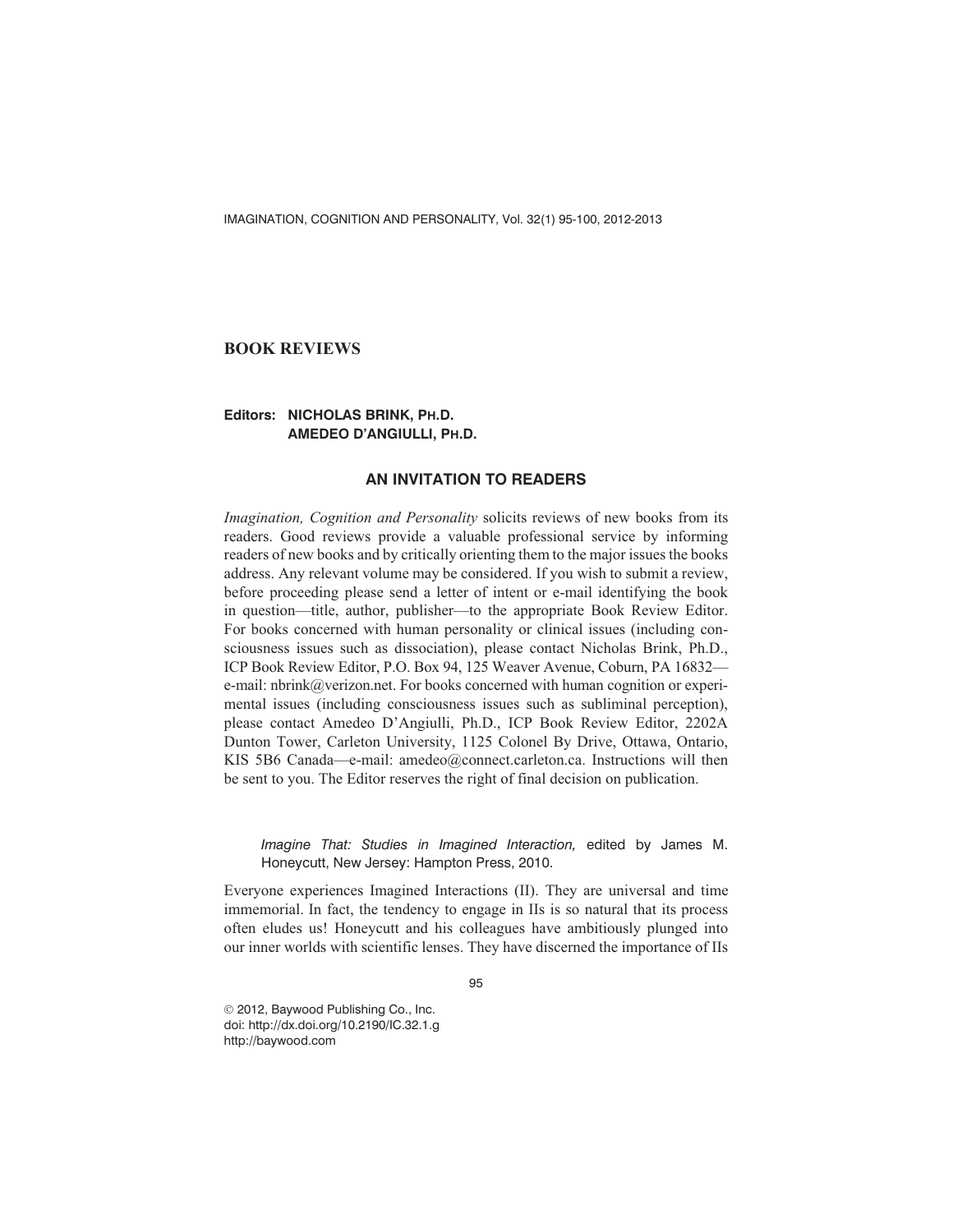## 96 / BOOK REVIEWS

and are now set to decipher its language and use in a variety of contexts. The authors have inverted our focus on the external to the internal, surfacing IIs to the forefront of their scientific investigation. By doing so, Honeycutt and his colleagues pay much deserved attention to the importance and potential residing in our inner processes. *Imagine that* explores the many uses of IIs through a unique blend of studies and analyses, setting a foundation for IIs in the field of Psychology.

Theoretically understood from symbolic interactionism and script theory, IIs are mental events, a type of daydreaming involving the imagining of potential, or revising of previous interactions for multiple reasons. IIs contain eight definitive characteristics: Frequency, Proactivity (preparing for potential interactions), Retroactivity (revising interactions that have occurred), Variety (range of subjects/people), Discrepancy (level of incongruence between imagined and reality), Self Dominance (focus), Valence (array of emotions that emerge in the context of a specific II) and Specificity (quality of visual/verbal imagery). There are also six functions of II including: relational maintenance (preservation and development of relationships), managing conflict (maintenance and resolution), compensation (in the absence of actual interaction), rehearsal (for future interactions), catharsis (mitigating tension) and self-understanding (clarification of thoughts and feelings).

The book is divided into three parts. The first part focuses on one of the more prominent functions of IIs, managing conflict. In the first chapter of part one, Honeycutt presents IIs conflict linkage theory. Conflict appears in many forms, though it all begins at an individual level. Intrapersonal activity may occur in the form of Retro or Proactive IIs. Proactive IIs, emerging from previous trial/error experiences, can generate expectancy, possibly leading to the actualization of a self-fulfilling prophecy. If so, people may stagnate in rumination, looping between self-dominant IIs and negative feelings. Research has found that more rumination leads to a higher degree of discrepancy, depression, hopelessness and lack of motivation. On the other hand, a reduction of rumination has been related to forgiveness. In a complementary study, Honeycutt explores conflict rumination in association to personality preference.

In chapter two of part one, Allen and Berkos sought to understand the content and frequency of IIs in relation to conflict. After examining journal entries of participants within a 16-week span, they found that 41% of IIs in their journal entries were conflictual in nature, with 33% of these conflicts being linked with one another over time. This finding supports conflictlinkage theory. IIs appear to be used to keep conflict alive in interpersonal relationships. They also seem to have the tendency to deal with interpersonal norms, values and attitudes. Other intriguing questions were covered such as: Who are the most commonly occurring interaction partners in conflictual IIs? What percentages of these IIs are verbally aggressive or physically violent?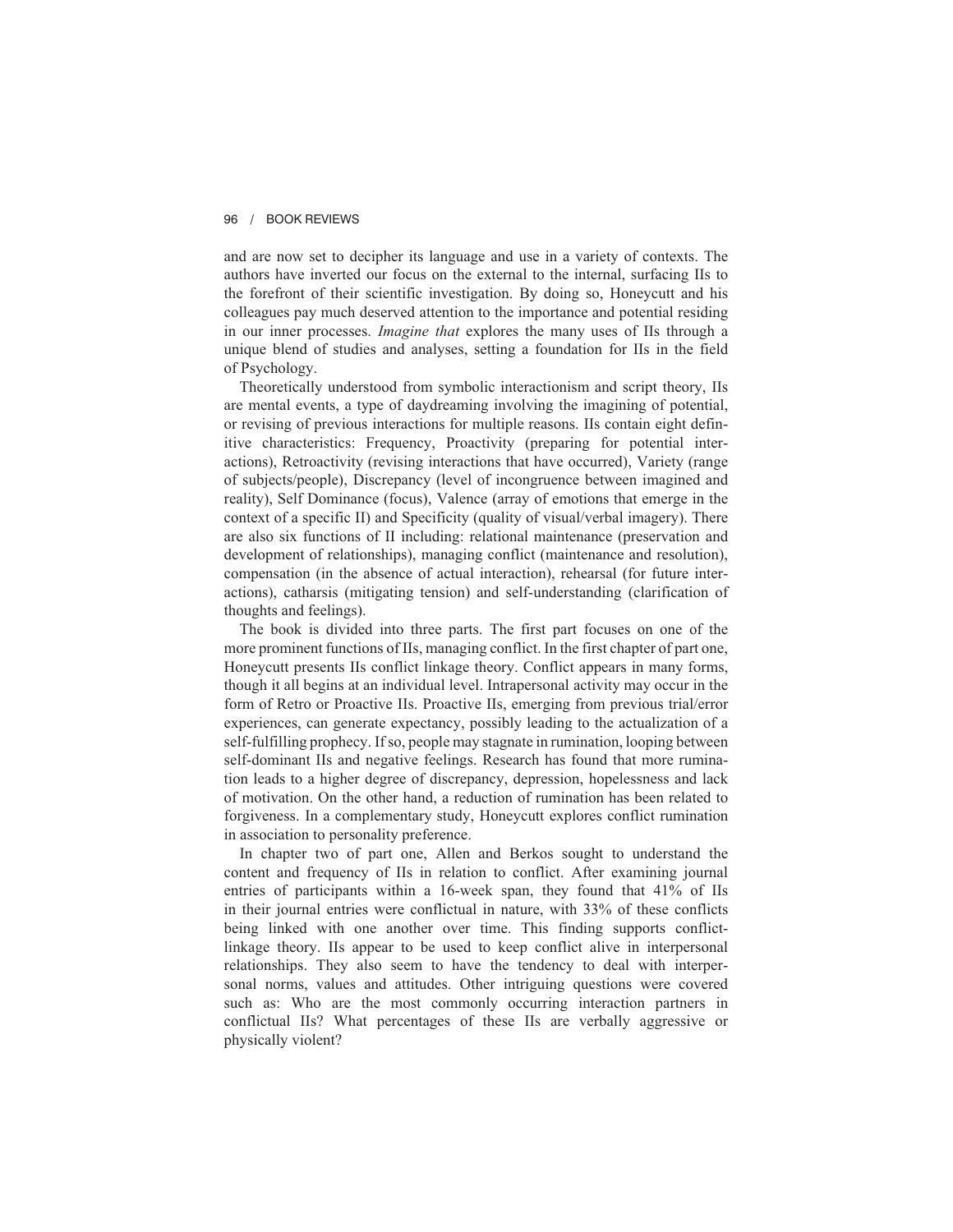#### BOOK REVIEWS / 97

In chapter three of part one, Honeycutt examines the relationship between Physiology and Imagined interactions. Certain characteristics of IIs lend themselves to be objectively measured. One such characteristic is valence, which can be understood as the degree of an emotional experience accompanying specific IIs. Another is alleviating anxieties through its function of catharsis and managing conflict. The detection of physiological arousal in both imagined and actual settings within the context of pleasant and unpleasant conversations were examined. Are there measurable differences in heart rate or mean arterial pressure between an actual conversation and imagined? If so, what? Immediately after an actual conversation, significant results were found for heart rate and mean arterial pressure, which increased with catharsis and conflict linkage. Immediately after an imaginary conversation, a significant find was only discovered for catharsis in relation to mean arterial pressure. The question then arises: How do these results shed light on the specific characteristics or functions of IIs?

In chapter four of part two; IIs are studied in relation to Bereavement. Ford specifically discusses the role of retroactive IIs and the function of compensation. She first describes identity reconstruction as a salient process in spousal bereavement. Role identity theory posits that individuals are composed of hierarchically ordered role identities that result from the 'reciprocal relationship between self and others'. The loss of a spouse would be a loss of a significant role. In effect, the subject is hurled into the process of identity reconstruction. But what is identity? In order to satisfy a more comprehensive scope, Ford used Hecht's communication theory of identity (CTI). CTI considers communication and identity as one in the same. It is a multidimensional model in which all levels are permeable and interdependent. Hecht viewed CTI as an incomplete theory, requiring further development. Ford gathered that IIs were a possible route for further analysis of identity. In her study, she found that the better one adjusted to a death, the lower discrepancy was for IIs. She also found a negative correlation between adjustment and the use of IIs to understand ones attitude and values. IIs of self-understanding were negatively correlated to adjustment for the unemployed. The employed had few IIs, possible due to having a stronger social support. The unemployed were also associated with having few IIs, possibly due to a smaller social network.

In chapter five, Eidenmuller and Honeycutt compare the characteristics and functions of IIs and prayer. The authors used a summarized version of Baeslers (1997, 1999, 2003) definition "as a form of spiritual communication between a human and Divine Other" (p. 84). They noted that interpersonal communication and prayer shared a common ground in that they both are: "1) a dyadic relationship; b) developed through time; c) involving intentional choice to communicate; d) speaking and listening process; and e) the perceived effects of the communication activity"(p. 85). The most significant difference between IIs and prayer is the interpersonal Other (God) in prayer. The question comes into being whether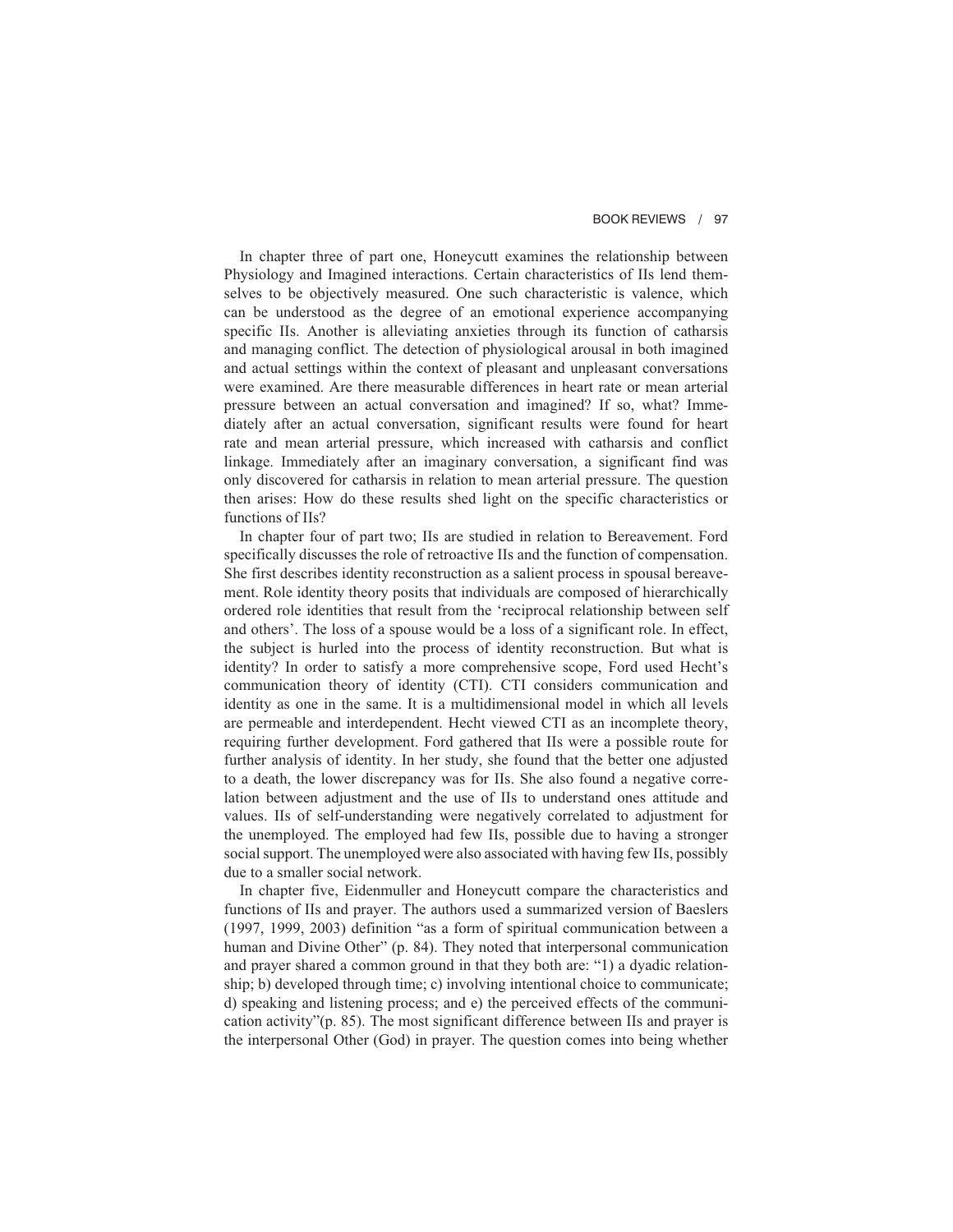#### 98 / BOOK REVIEWS

prayer is inter or intrapersonal. How are IIs and Prayer similar? Dissimilar? From the scope of IIs, what function does prayer have? The main difference appears to exist in the functions of relational maintenance and catharsis, which seems to be exclusive to IIs. Prayer also had an additional factor labeled God Understanding. Are IIs and Prayer related? The study suggested a sequential relation, in that IIs were actually used as a catalyst for prayer.

Part three views IIs in various contexts. In Chapter six, Croghan and Croghan target imagined interactions in an Organizational environment. They review past research, discuss the importance of current research and suggest possible avenues for the future. Specific organizational settings were targeted including: Employee Counseling, Performance Evaluations, Job Interviews and Enhancing Organizational Effectiveness. Research has revealed that higher levels of experience are related to the use more IIs in counseling sessions. In fact, managers at this level, retain an array of IIs that are often used during employee counseling sessions. Other pertinent questions are answered such as: Do IIs affect self-confidence? What functions of IIs can lead to less discrepancy in the workplace? How is experience related to discrepancy? The authors end by providing a table on how the use of IIs may propel good/bad communicative strategies in the workplace.

In chapter seven, Berkos explores the role of IIs in online communication. The average person uses the Internet about 3 hours a day. Time can be broken up into two general categories: Work and communication. In comparison to face-face interactions, previous research has actually revealed that individuals are more likely to conform to social pressures in an online interaction! Berkos investigated the questions: What are the most commonly occurring topics and partners (involving IIs)? How often are messages altered as a result of an II? And in such a context, what roles do IIs play? The unique qualities of online communication were identified and five categories were generated based on the effects of IIs in Computer Mediated Communication (CMC), including—emotion management, communication improvement, proactive/rehearsal communication, situation management and professional conduct.

In chapter eight, Allen, Edwards, Hayoe and Leach explored the use of IIs in relation to college students and their parents when discussing topics involving spending and credit. The two main characteristics being explored were valence and credit. What are attitudes towards money? How does this affect the use of IIs and decision-making? Students with credit cards tend to experience more pleasant IIs, feelings of autonomy and control! Why is this so? Ultimately this study found that "IIs reflect attitudes toward money and appear to be shaped by how our families talk about and manages money, the coalitions existing within the family and dialectical tensions we feel between independence-dependence and openness- privacy" (p. 142).

Concluding part three, in chapter nine, Bryan discusses IIs in relation to Plastic Surgery, particularly the content and quality of IIs occurring before and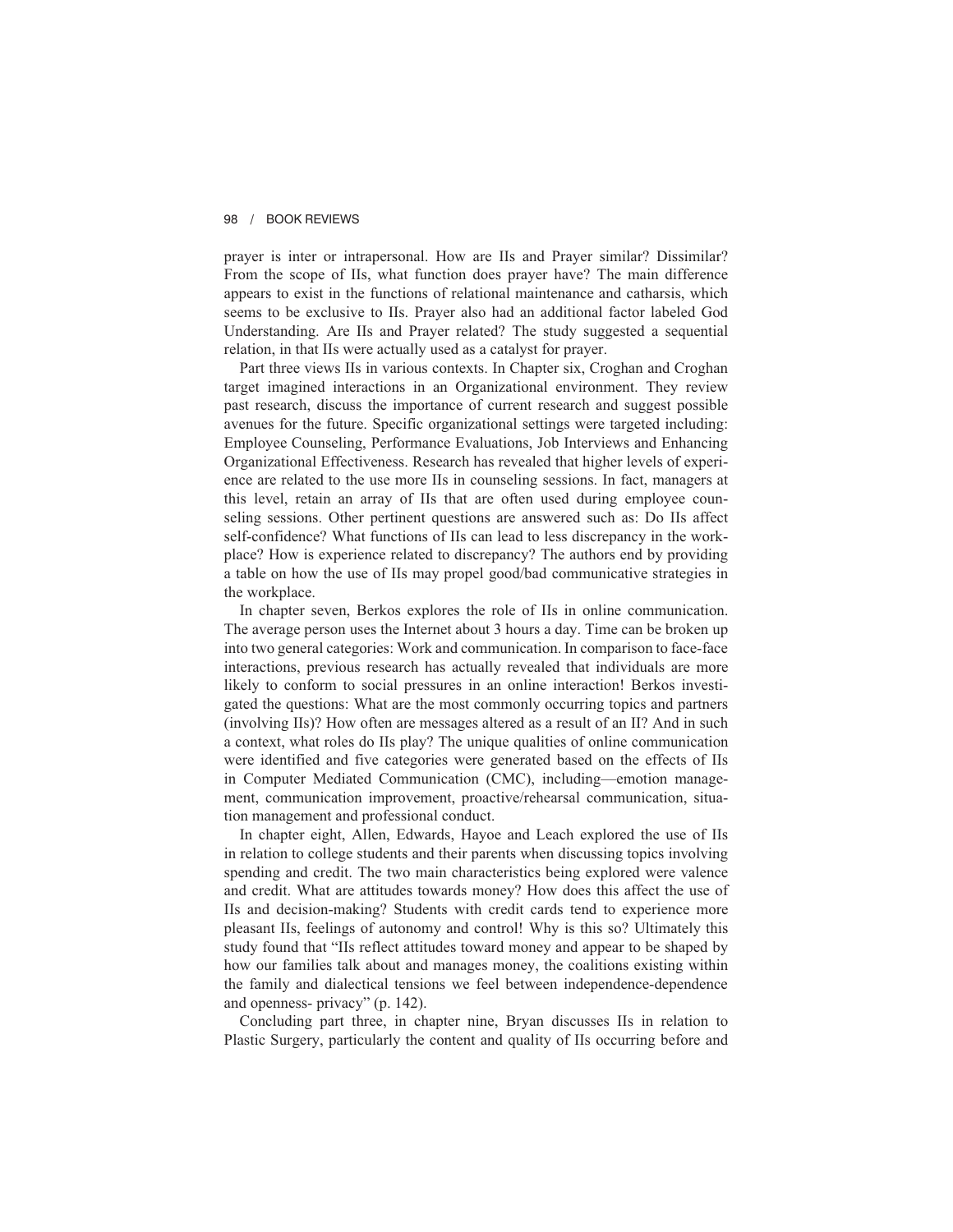after the surgery. Plastic surgery is conceptualized as a process including the redefinition of self. Further theoretical understandings underlying the purpose of Plastic surgery are explored. One such theory, which found support by Bryan's research, is Burks (1985) Self-Consistency Theory (SCT). In SCT, surgery is prompted by an incongruence perceived in the individuals' whole self and body part. Other than the body part, the individuals' self-esteem seems normal. Surgery then, at least in some cases, serves to temper this undesirable tension. Many fascinating questions are addressed such as the relationship between IIs and satisfaction level or whether there are differences between II functions/ characteristics due to different surgical procedures (i.e. breast reduction vs. abdominoplasty). Bryan's research found that by and large IIs were serving the function of rehearsal, as responses to critiques from others, assist in selfunderstanding and potential conflict management.

With the ever growing research on IIs, Treat suggests that II research has reached a point to which it must extend its theoretical boundaries. Specifically, considering Ernest Bormanns Fantasy Themed Analysis (FTA). FTA is a method of examining stories created from a collective whole. These fantasies emerged as conglomeration of efforts from various members of a group in order to make sense of common experiences they all faced, thus forging group identity and consciousness. II can be seen to function at the Individual level and FTA to the group. He also recommends addressing the psychodynamic processes underlying IIs and FTA. In an engaging inquiry, Freudian and Lacanian principles are examined and discussed in relation to fantasy. Implications are addressed and other potential directions are suggested.

Honeycutt ends the compilation with a comparison between dialogue theory and IIs. He elucidates Martin Buber's I-thou relationship through a collectivistic lens. With these theoretical underpinnings, how then is dialogue influenced by IIs? Bubers inner dialogue is contrasted with his current working definition of II. Conflict linkage theory is elaborated. At its most basic level, II research has "revealed the perspective taking may be enhanced by imagining how a conflict episode may unfold compared to not mentally preparing..IIs facilitate thinking about others messages rather than being egocentric" (p. 202).

The authors genuinely address the weaknesses of their research, and accurately assess for future studies that may build off of their results. There were but a few instances in which, as a reader, one felt compelled to comment on. Though much information was covered, it would seem vital to be aware of the proportion of IIs that were automatic, as opposed to being consciously brought up for usage. Understanding the differences and similarities between the norm and people who tend to consciously manipulate IIs for productive reasons, would be a fluid transition into applied research. This could have perhaps been added on to the descriptive values encountered by Allen and Berkos.

In chapter three, dealing with physiology in relation to IIs, there seemed to be a lack of integration of other research regarding differences found between an